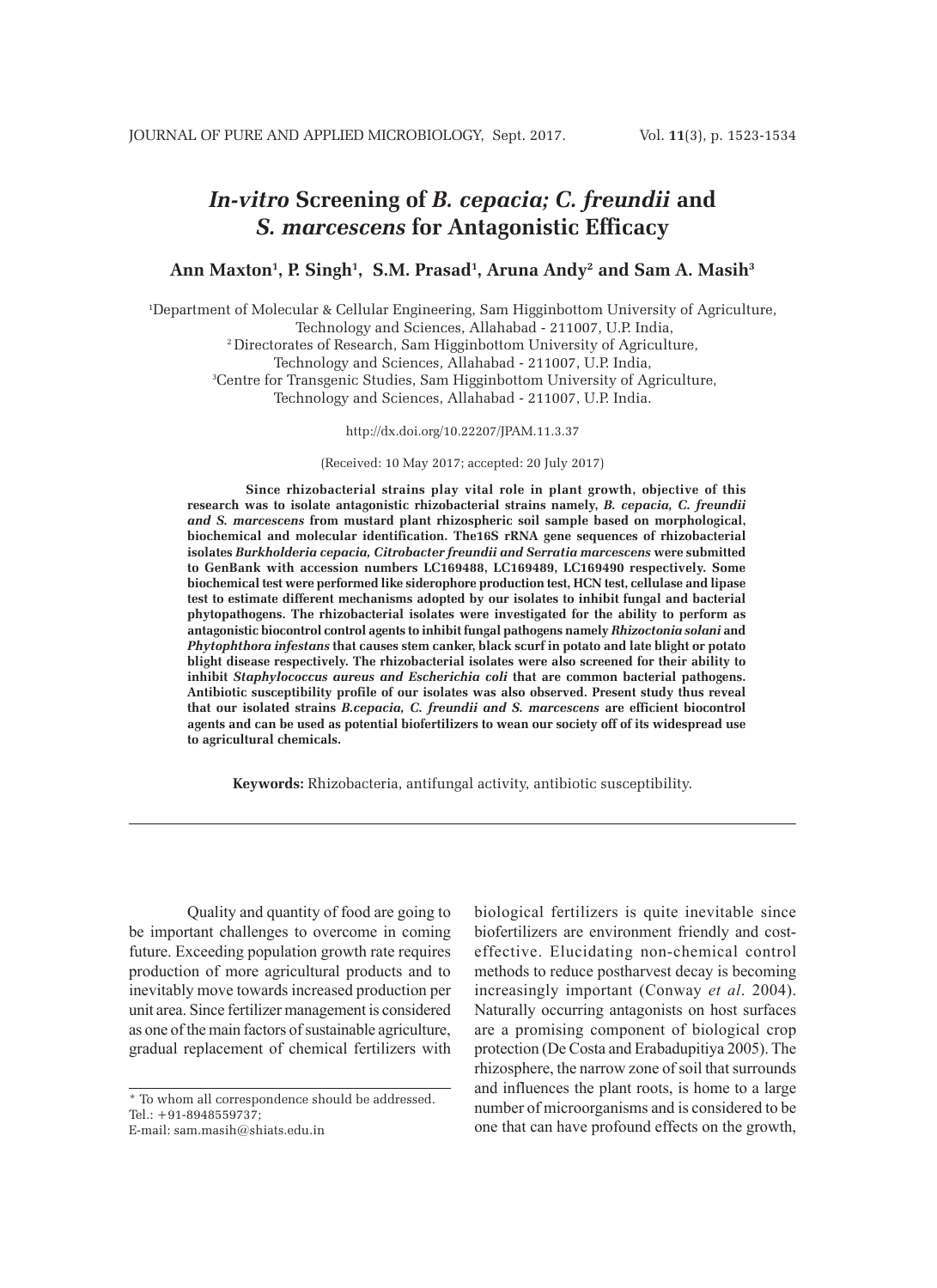nutrition and health of plants in agro-ecosystems (Berendsen *et al*. 2012). Bacteria able to colonize plant root systems and promote plant growth are referred to as plant growth promoting rhizobacteria (PGPR) (Kloepper and Schroth 1978). PGPR can affect plant growth by a wide range of mechanisms such as solubilization of inorganic phosphate, production of phytohormones, siderophore and organic acids, lowering of plant ethylene levels, nitrogen fixation and biocontrol of plant diseases (Rani *et al*. 2012). Along with the promotion of plant growth, PGPR also help in sustainable agricultural development, thereby protecting the environment and thus help in maintaining the ecological balance. Therefore, the use of such beneficial bacteria as biofertilizers and biocontrol agents has attracted increased interest worldwide in attempts to achieve sustainability in agriculture (Datta *et al*. 2011).

The Biocontrol bacterial species generally employ an array of mechanisms such as antibiosis, competition, production of hydrocyanic acid (HCN), siderophore and antifungal compounds to antagonize pathogens (Singh *et al*. 2010). Various rhizobacteria, including for example *Burkholderia cepacia*, *Staphylococcus epidermidis*, and strains of the *Bacillus subtilis* group, stimulate plant growth by the emission of volatile organic compounds such as hydrogen cyanide and ammonia (Bitas *et al*. 2013). Voisard *et al*. (1989) reported that HCN production by the rhizobacteria plays a significant role in the biological control of pathogens by acting as an inducer of plant resistance. It was also reported that HCN indirectly influences plant growth promotion (Kumar *et al*. 2012). Afsharmanesh *et al*. (2010) suggested that fungal growth is mainly inhibited by HCN production and siderophore production. This in turn can indirectly enhance the plant growth by keeping plant healthy and disease free (Glick and Pasternak 2003). Additionally, secretion of siderophore and production of chitinases, glucanases, cellulases, lipases and other lytic enzymes by PGPR can affect plant growth as these are also found to suppress the growth of fungal pathogens (Kloepper *et al*. 1980). Siderophores can be defined as small peptidic molecules containing side chains and functional groups that can provide a high-affinity set of ligands to coordinate ferric ions (Crosa and Walsh 2002). Siderophores are secreted to solubilize iron from

their surrounding environments, forming a complex ferric- siderophore that can move by diffusion and be returned to the cell surface (Andrews *et al*. 2003). The potent siderophore, pyoverdin, for example, can inhibit the growth of bacteria and fungi that present less potent siderophores in iron-depleted media in vitro (Kloepper *et al*. 1980a). A pseudobactin siderophore produced by *P. putida* B10 strain was also able to suppress *Fusarium oxysporum* in soil deficient in iron; this suppression was lost when the soil was replenished with iron, a condition that represses the production of iron chelators by microorganisms (Kloepper *et al*. 1980b). *Burkholderia cepacia* has shown antagonistic activity against a broad range of plant pathogens (Cartwright and Benson 1995). Several studies suggested that pyrrolnitrin production by *B. cepacia* as well as other *Pseudomonas* spp, is closely associated with biocontrol of plant diseases (Hwang *et al*. 2002). *Serratia* species, usually found in diverse natural environments, have been found to reduce disease severity of various foliar and soilborne diseases**.** Among *Serratia* species, *S*. *marcescens* was reported as an important bacterium that has the ability to induce systemic resistance to various pathogens and to exhibit antifungal activity against several soil-borne fungi like *Rizoctonia solani* and *Phytophthora infestans* that causes stem canker, black scurf in potato and late blight or potato blight disease respectively.

The disease protection measures of medicinal plants are still restricted to the application of various chemical fungicides which strictly do not fit with the basic theory of usefulness of herbal drugs. Also, the residual effects of different chemicals eventually contaminate the purity of such plant drugs and are also of serious concern from environmental point of view (Sharma *et al*. 2004). Many researchers have reported that effective colonization by PGPR contributed to the successful suppression of plant pathogens and thus these can be considered as potential use of biocontrol agents as replacements for agrochemicals (Guo *et al*. 2007). In recent years, certain plant associated rhizobacteria belonging to various genera like *Pseudomonas, Burkholderia* and *Bacillus* have drawn attention because of their potential to suppress the soil borne pathogens causing diseases in different crops (Cazorla *et al*. 2007). Due to excessive use of various agrochemicals including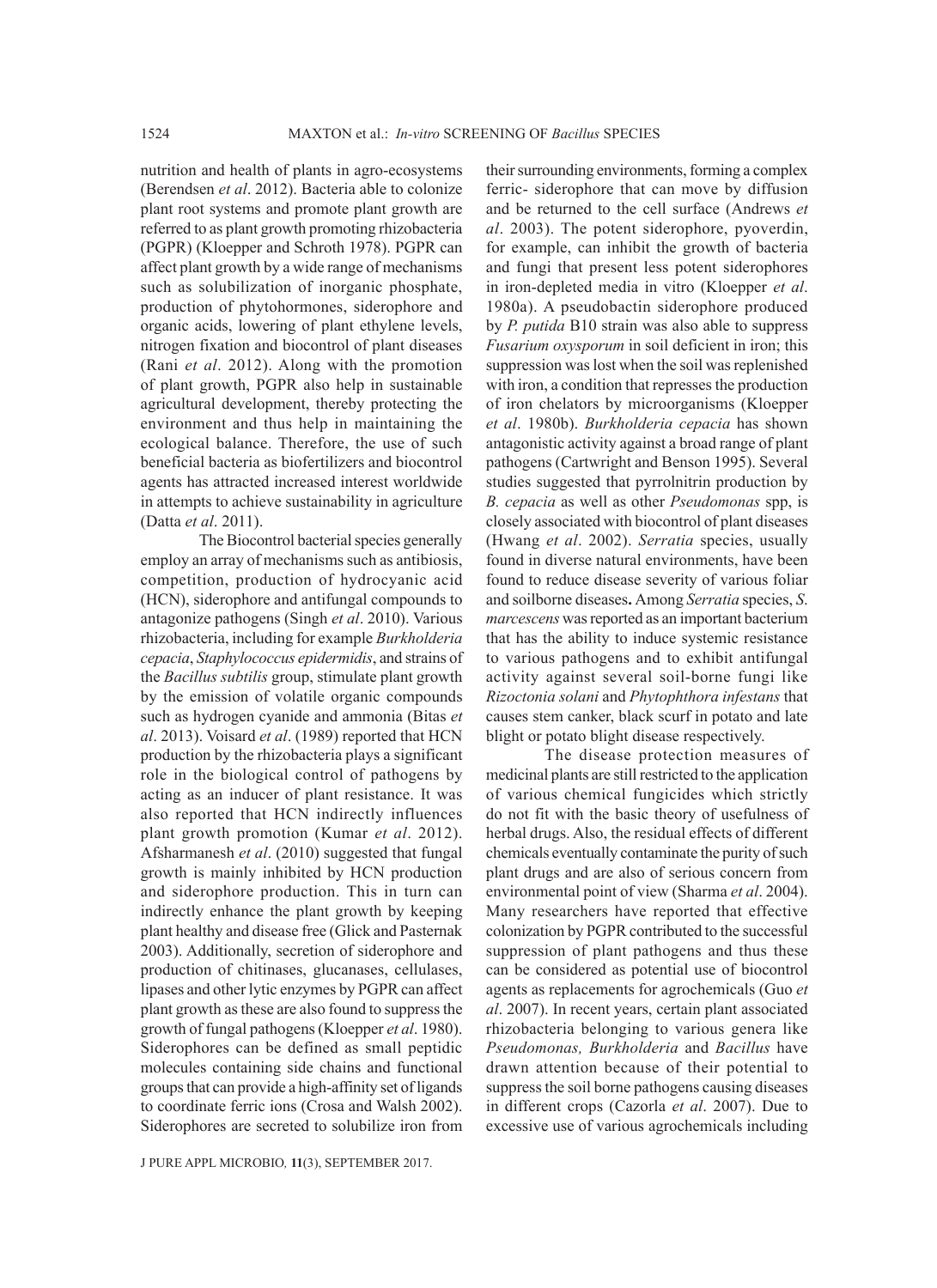various pesticides of different chemical families in crop production, these beneficial microorganisms and their physiological activities important to soil fertility are adversely affected (Srinivas *et al*. 2008). Bacteria strains isolated from soils that have been contaminated with various biochemicals, including pesticides, are increasingly being used for bioremediation (reclaiming the soil by inoculating it with organisms able to degrade certain compounds which are detrimental to other life forms). In other words, the bacteria are using specific pesticides to meet their energy needs, i.e., using them as food (Hernández *et al*. 2008). To overcome the deleterious effects of pesticides on plants and of soil fumigants on soil fertility, the treatment of seeds with PGPR could be used as a bio-inoculant which displays a wide range of tolerance to pesticides and exhibit PGP activities under pesticide-stress (Ahemad and Khan 2010).

#### **METHODOLOGY**

### **Isolation of antagonistic rhizobacterial strains**

When Indian mustard plant was found, a 6"X 2.5"X 5" soil sample was collected, the soil was serially diluted and appropriate dilutions  $(10^{-3}, 10^{-5}, 10^{-7})$  were spread plated on nutrient agar medium. The plates were incubated at 38°C and developed colonies were identified on the basis of cultural, morphological characteristics as described in the Bergey's Manual of Determinative Bacteriology (Holt *et al.* 1994). Selective colonies were taken and streaked on selective media for individual strains and kept in incubator at 38°C for 24 h to obtain colonies.

### **Identification of specific bacterial species**

The bacterial colonies on incubated plates were identified on the basis of cultural, morphological and biochemical characteristics as described in the Bergey's Manual of Determinative Bacteriology (Holt *et al.* 1994).

### **Cultural and Morphological Characteristics**

The isolates were identified on the basis of different colony characteristics like diameter, consistency, colour, texture, elevation, margin etc. The organism was subjected to Gram's staining (Holt *et al.* 1994) for observing the morphological characteristics such as the shape and arrangement (clusters or chains) of cells, and gram-reaction.

## **Screening of Rhizobacteria for plant growth promoting traits**

### **Siderophore production**

For siderophore production, 1µl of overnight raised rhizobacterial culture in LB broth were spotted on Chrome Azurol S (CAS) agar plates and incubated at 37°C for 48 h. Plates were observed for the appearance of orange halo around the bacterial colony (Ali *et al*. 2013).

### **HCN Production**

For qualitative estimation of HCN, isolate was streaked on nutrient agar plate supplemented with 4% glycine. A whatman filter paper soaked in a solution of  $2\%$  Na<sub>2</sub>CO<sub>3</sub> and 0.5% picric acid was placed between base and lid of petriplate and incubated at 37°C in inverted position for 48 h and observed for color change from yellow to orange brown (Ali *et al.* 2013).

### **Chitinase test**

For the Chitinase test spot inoculation of isolated strain was made on chitin agar plate amended with 2% phenol red and incubated for 48 h at 37°C. Presence of clear zone around the culture indicates the chitinase activity (Holt *et al.* 1994).

#### **Protease production**

The bacterial species were spot inoculated on nutrient agar containing casein and gelatin. The zone of hydrolysis was observed for the protease production (Pandey *et al.* 2013).

### **Lipase test**

Lipolytic activity was carried out on trimethoprim plate and observation of halogen was considered as positive for lipase production.

### **Antibiotic sensitivity test**

Isolate bacterial strains were tested for its resistance against standard antibiotics namely gentamicin  $(30 \mu g)$ , ampicillin  $(10 \mu g)$ , erythomycin (10 µg), kanamycin (5 µg), tetracyclin  $(10 \,\mu$ g), vancomycin  $(25 \,\mu$ g), and chloramphenicol  $(10 \mu g)$  by the antibiotic sensitivity assay. Briefly, the bacterial cultures were swabbed onto NA media plates. The standard antibiotic disc (6 mm) was placed over the media surface and the plates were incubated at 37 °C for 24 h. The experiment was done in triplicate. The results were interpreted on the basis of the diameter of inhibition zone using the zone size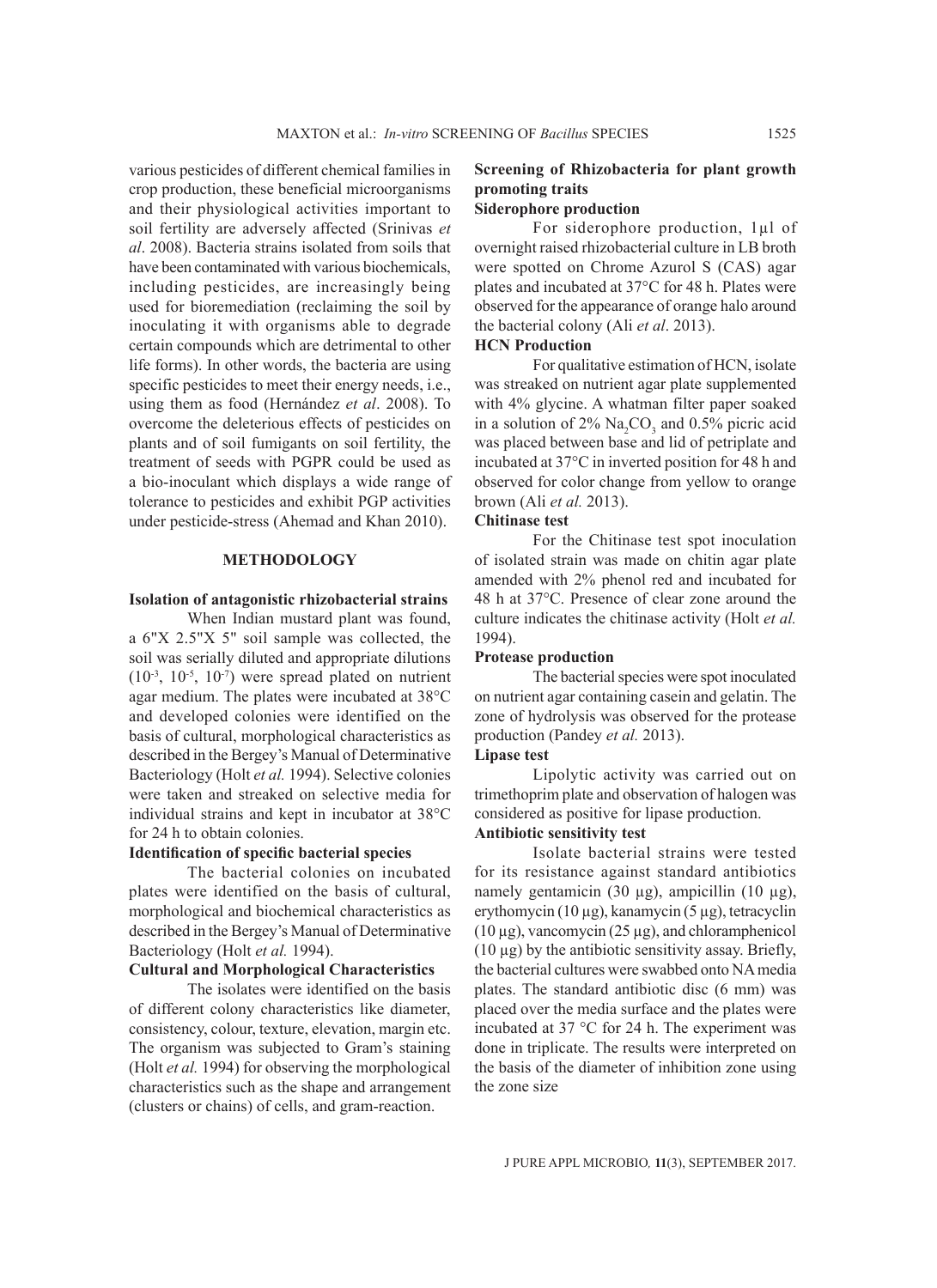#### **Antagonistic test**

Biocontrol ability of the isolate was evaluated by fungal mycelial inhibition by well diffusion method against the bacterial (*E.coli* and *S.aureus*) and fungal (*R.solani* and *P.infestans*) pathogens. After the solidification of potato dextrose agar (PDA) 100µl of fungal spore suspension in 0.85% sterile saline was spread on the solidified plate. Well diameter of 6mm was made by metallic borer and filled with overnight grown culture of isolate  $(1 \times 108$ cfu) and kept for incubation at 28 °C for seven days.

### **Bacterial DNA Isolation**

DNA was isolated using Phenol Chloroform Method. From the overnight grown liquid culture 1.5 ml of culture was taken in micro centrifuge tube and centrifuged at 8000 rpm for 5 mins and pellet the bacterial cells. Pellets were suspended in 900 $\mu$ l of the TE buffer. 1/10 volume of 10% SDS solution (900µl solution then add 100µl of solution into it) was then added and tubes were kept at 50-60ºC under water bath for approximately 2 hours. Mix 600µl of Phenol**:**Chloroform**:**Isoamyl alcohol(25:24:1) to it and shake gently by repeatedly inverting the tube. White precipitate appeared after mixing, this mixture was added to the tube and solution became creamy orange (white due to protein precipitation and orange due to phenol). Kept for 5 min and then centrifuged at 10000 rpm for 10 min. Upon centrifugation 3 layers were appeared. Upper transparent aqueous layer was collected in fresh new eppendorf tube and discard the lower layer. Kept the eppendorf tube in refrigerator to cool it for 10-15 min. Double volume of chilled propanol was added to the aqueous DNA solution drop by drop from its wall. After adding DNA precipitate out from the solution and which was

kept again on 0ºC for 15 min. After precipitation, tubes were centrifuged at 10000rpm for 10 min and supernatant was discarded. DNA pellet was dried in air and dissolved in 50µl TE buffer and then run on gel with 1kb ladder (Ali *et al*. 2013).

### **16S rRNA amplification**

For molecular characterization, bacterial genomic DNA was quantified at 260/280nm. The 16SrRNA gene was amplified by PCR using forward 5'-CCGAATTCGTCGACAACAG AGTTTGATCCTGGCTCAG-3' and reverse primer 5'-CCCGGGATCCAAGCTTACG GCTACCTTGTTACGACTT-3 primers under standard conditions (initial denaturation 94°C for 3 min, 35 cycles of denaturation at 94°C for 30 sec, annealing at 60°C for 30s, extension at 72°C for 60s, and final extension at 72°C for 7 min). The PCR product was found the size of 1424, 1487 and 1306 bp for *Burkholderiacepacia, Citrobacter feurendii* and *Serratia marcescens* respectively and was purified and sequenced (Applied Biosystems, New Delhi). The sequence of 16S rRNA genes of all three isolates were obtained and compared with the existing database of 16S rRNA gene and submitted to Gene Bank of NCBI.

#### **RESULTS AND DISCUSSION**

### **Isolation of rhizobacterial strains from soil samples**

In the present study three rhizobacterial strains (i.e. *Burkholderia cepacia, Citrobacter freundii*, *Serratia marcescens*) were isolated by spread plate technique on selective media from 10-3 dilution of rhizospheric soil of mustard plant**.**  Mustard plant rhizospheric soil was also used as sample for isolation of PGPR by (Lugtenberg and Kamilova 2009). Hiltner (1904) discovered that the



J PURE APPL MICROBIO*,* **11**(3), SEPTEMBER 2017. **Fig. 1.** Assay of (a) Indole acetic acid and (b) Gibberellic acid production for several rhizobia strains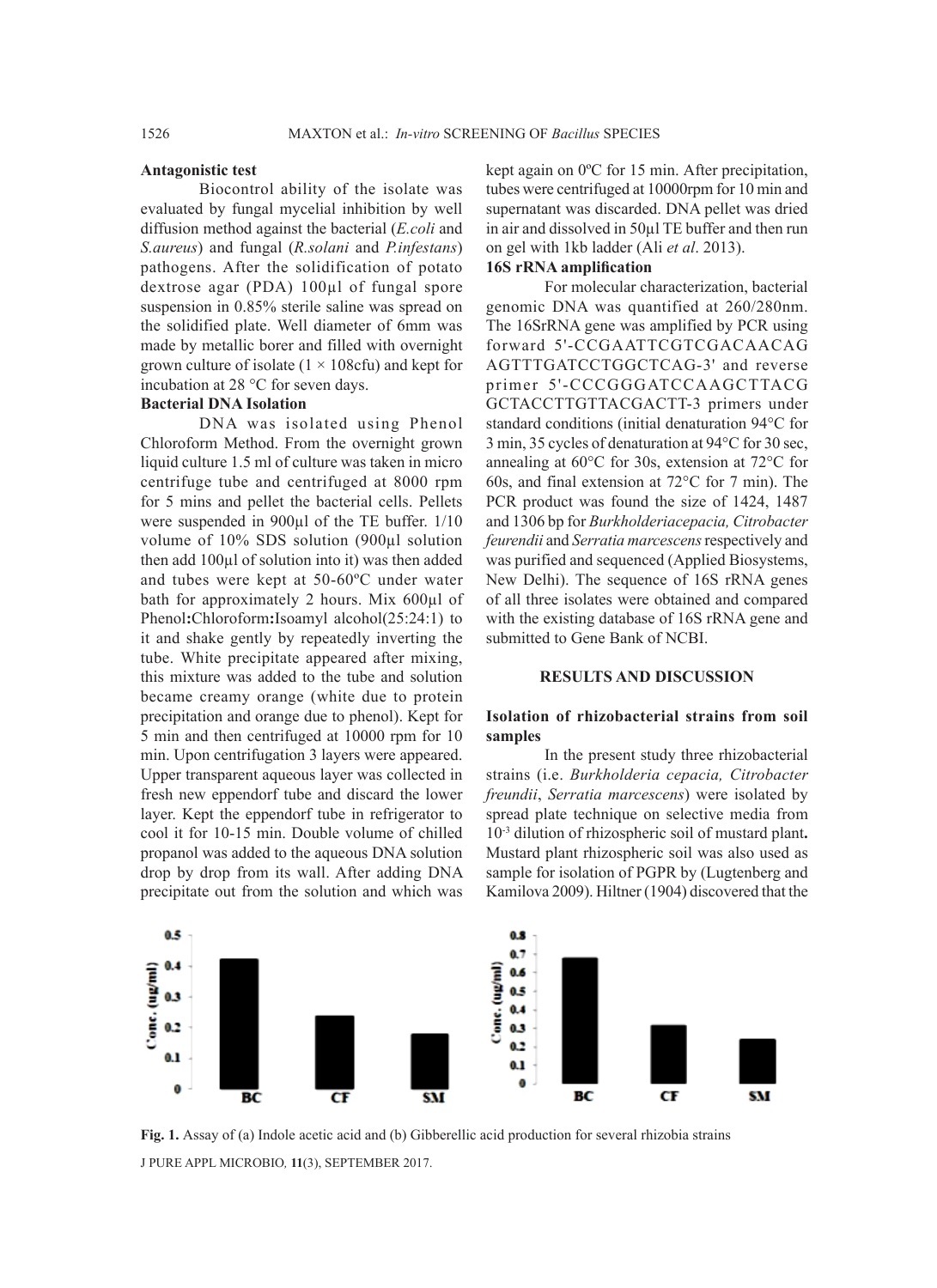rhizospheric soil is abundant in bacterial population as compared to the rest bulk soil.

### **Identification of rhizobacterial strains from soil samples**

Colonies which were identified morphologically as *Burkholderia cepacia, Citrobacter freundii* and *Serratia marcescens*  respectively were streaked again on selective media to obtain pure culture and then performed gram staining.The morphological characteristics were recorded (Table 1). Previous study reported that PGPR isolated from Indian mustard rhizospheric soil, possessed ACC deaminase enzyme and promoted root proliferation significantly (Belimov *et al.* 2001). Dubey and Maheshwari (2010) isolated genera of *Azatobacter, Bacillus, Burkholderia* from soil which supply nitrogen to legume plants.

### **Screening of Rhizobacteria for plant growth promoting traits**

Screening of bacterial isolates for their ability to promote plant growth. Rhizobacteria exhibit several plant growth promoting characteristics like phosphate solubilization, Nitrogen fixation, production of siderophore, IAA, Ninhydrin and ACC deaminase (Fig.1,2,3) that was supported by study of Bhattacharyya and Jha, 2012 on *B. cepacia, S. marcescens* isolates. The bacteria included in PGPR category are distributed across different taxa comprising of *Firmicutes, Acinetobacter, Cyanobacteria, Bacteriodes* and *Proteobacteria* (Tilak *et al.* 2005). The proteobacteria falls in the genera *Bacillus, Azatobacter, Arthrobacter, Klebsiella, Azospirillum, Enterobacter, Serratia, Burkholderia, Pseudomonas, Alcaligenes,* (Somasegara and Hoben 1994).

#### **Indole acetic acid production test**

Indole acetic acid test was conducted (Fig. 1a) that showed 4.22 µg/ml concentration of *Burkholderia cepacia,* while lesser concentration values of 2.42 and 1.86  $\mu$ g/ml (Fig.1a) were recorded for *Citrobacter freundii*, *Serratia marcescens* respectively. Results of Ali et al., 2013 showed 41-47 µg/ml concentration of IAA with species of *Pseudomonas.* In another research *V. paradoxus* 5C-2 was seen positive for indoles production *in vitro* (Jiang *et al.* 2012).

IAA production varies with bacterial isolates and concentration of tryptophan, although intrinsic IAA production ability of rhizospheric microorganism is regulated by the availability of precursors and uptake of rhizospheric IAA by plant (Arshad and Frankenberger 1993). (Belimov *et al.* 2009) reported that *V. paradoxus* 5C-2 strain elevated xylem abscisic acid concentrations in pea plant under drought conditions**.** Sharma et al*.* (2013) concluded in his study that all rhizobacterial isolates produced IAA, *Bacillus* produced (11.2- 22.8 µg/ml) and *Pseudomona*s isolates (4.4-21.6 µg/ml)**.**

#### **Gibberellic acid production test**

All three isolated bacterial strains were tested for gibberellic acid production where *Burkholderia cepacia* showed concentration i.e. 0.68µg/ml, while *Serratia marcescens* and *Citrobacter freundii* showed 0.24 and 0.32 µg/ ml (Fig.1b) concentration respectively. From the graph (Fig.1b) it can be observed that *Burkholderia cepacia* showed more concentration compare to other two isolates. Our results support the concept that the growth promotion in plants induced by *Azospirillum* infection may occur by a combination



**Fig. 2.** Comparison of ACC Deaminase conc. for (a) Ninhydrin assay and (b) Exoploysaccharide production test of isolates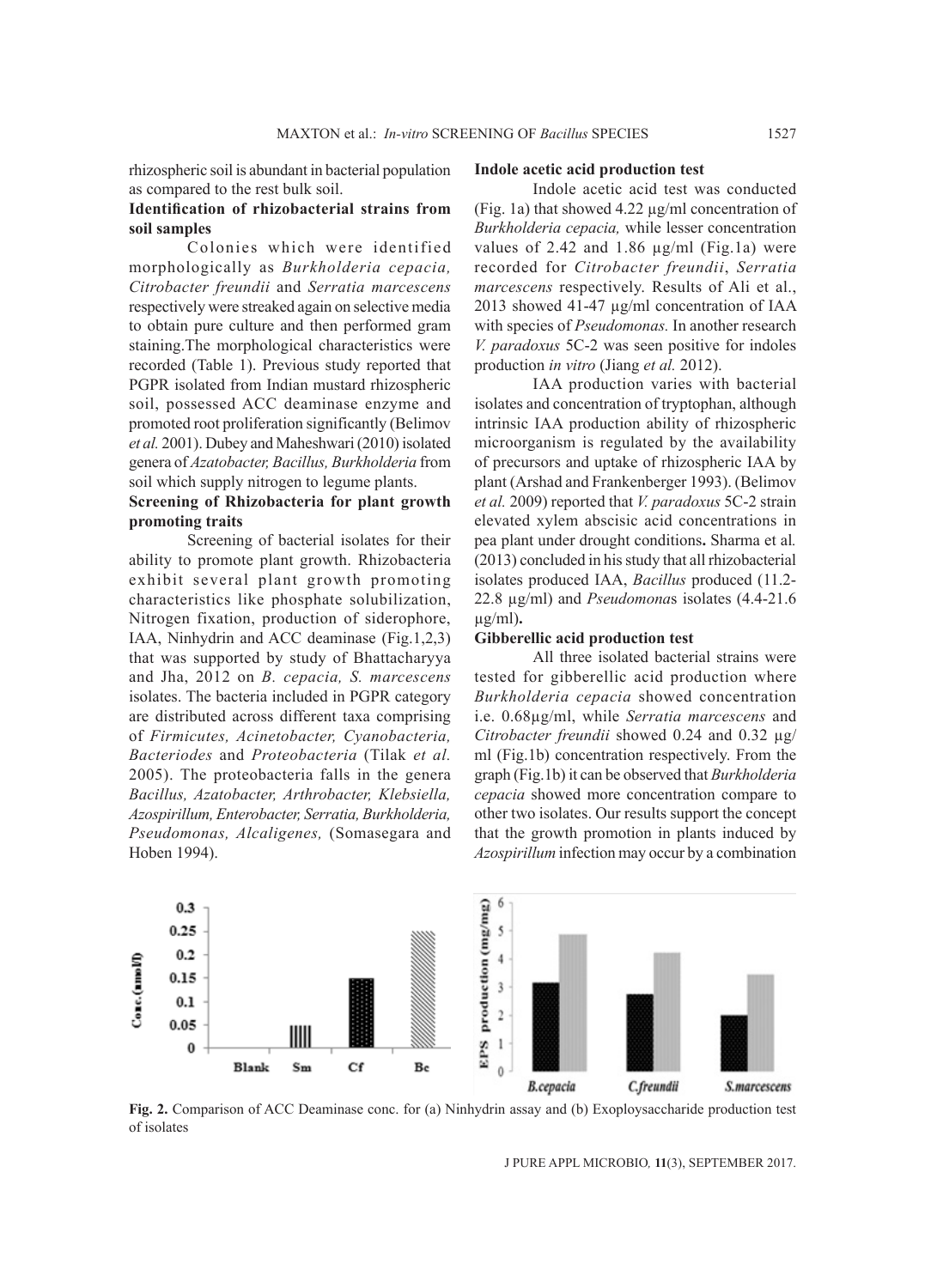of both gibberellin production and gibberellin glucoside or glucosyl ester de-conjugation by the bacterium (Piccoli *et al*. 1997). Tien *et al*. (1979) detected gibberellins-like substances in supernatants from *A. brasilense* cultures, at an estimated concentration of 0.05µg/ml GA3 equivalent. A quantitative estimation was done by the dwarf rice cv. Tan-ginbozu microdrop bioassay, showing that 20-40 pg/ml were produced (Bottini *et al*. 1989). The same gibberellins were found in similar amounts in cultures of *A. brasilense* (Janzen *et al*. 1992). The GAs pools in roots and nodules were of similar size, indicating that *Rhizobium* does not make a major contribution to GAs content in infected tissues (Atzorn *et al.* 1988).

### **ACC determination by colorimetric Ninhydrin assay**

Ethylene glycol is used as solvent stabilizing ninhydrin reagent and for colour development. Ascorbic acid addition into ninhydrin reagent prevents oxidation of hydrindantin. Values for absorbance of ACC solutions were found in the rage 0.015 to 0.3 mmol/1 at 570 nm after the reaction was highly correlated with ACC

**Table 1.** Cultural, morphological and biochemical characteristics of *B. cepacia, C. freundii* and *S. marcescens* isolate

| Cultural<br>characteristics | Colour of colony         | opaque light<br>yellow colonies        | Light gray<br>translucent to<br>opaque colonies<br>with glossy surface | Pink to magenta<br>opaque iridescent<br>colonies |
|-----------------------------|--------------------------|----------------------------------------|------------------------------------------------------------------------|--------------------------------------------------|
|                             | Shape of colony          | Staright rods<br>with rounded<br>ends  | Straight rods<br>occurring singly<br>or in pairs                       | Straight rods<br>with rounded<br>ends            |
|                             | Elevation                | convex                                 | convex                                                                 | convex                                           |
| Morphological               | Gram's reaction          | Gram negative                          | Gram negative                                                          | Gram negative                                    |
| characteristics             | Spore formation          | Non-spore forming                      | Non-spore forming                                                      | Non-spore forming                                |
|                             | Arrangement of cells     | Cells occur singly,<br>rarely in pairs | Cells form clusters                                                    | Cells form clusters                              |
| Biochemical                 | Indole test              | Negative                               | Negative                                                               | Negative                                         |
|                             | Methyl red test          | Negative                               | Positive                                                               | Positive                                         |
|                             | VP test                  | Negative                               | Negative                                                               | Positive                                         |
|                             | Catalase test            | Positive                               | Positive                                                               | Positive                                         |
|                             | Citrate utilization test | Negative                               | Positive                                                               | Positive                                         |
|                             | Nitrate reduction test   | Positive                               | Positive                                                               | Positive                                         |
|                             | Hydrogen sulphide test   | Positive                               | Positive                                                               | Negative                                         |
|                             | Oxidase test             | Negative                               | Negative                                                               | Negative                                         |
|                             | Urease test              | Positive                               | Positive                                                               | Negative                                         |
|                             | Starch hydrolysis        | Negative                               | Negative                                                               | Negative                                         |
|                             | <b>ONPG</b>              | Positive                               | Positive                                                               | Positive                                         |
|                             | <b>PPA</b>               | Positive                               | Positive                                                               | Positive                                         |
| Carbohydrate                | D-Glucose                | Positive                               | Positive                                                               | Positive                                         |
| Fermentation                | Sucrose                  | Positive                               | Positive                                                               | Positive                                         |
|                             | Maltose                  | Positive                               | Positive                                                               | Positive                                         |
|                             | Lactose                  | Negative                               | Positive                                                               | Negative                                         |
|                             | Xylose                   | Positive                               | Positive                                                               | Negative                                         |
|                             | D-Mannitol               | Negative                               | Positive                                                               | Positive                                         |
|                             | Raffinose                | Positive                               | Positive                                                               | Positive                                         |
|                             | L-Rhamnose               | Positive                               | Positive                                                               | Negative                                         |
|                             | L-Arabinose              | Positive                               | Positive                                                               | Negative                                         |
|                             | Esculin                  | Negative                               | Positive                                                               | Positive                                         |
|                             | L-Arginine               | Negative                               | Positive                                                               | Negative                                         |
|                             | L-Ornithine              | Positive                               | Positive                                                               | Positive                                         |
|                             | L-Lysine                 | Negative                               | Negative                                                               | Positive                                         |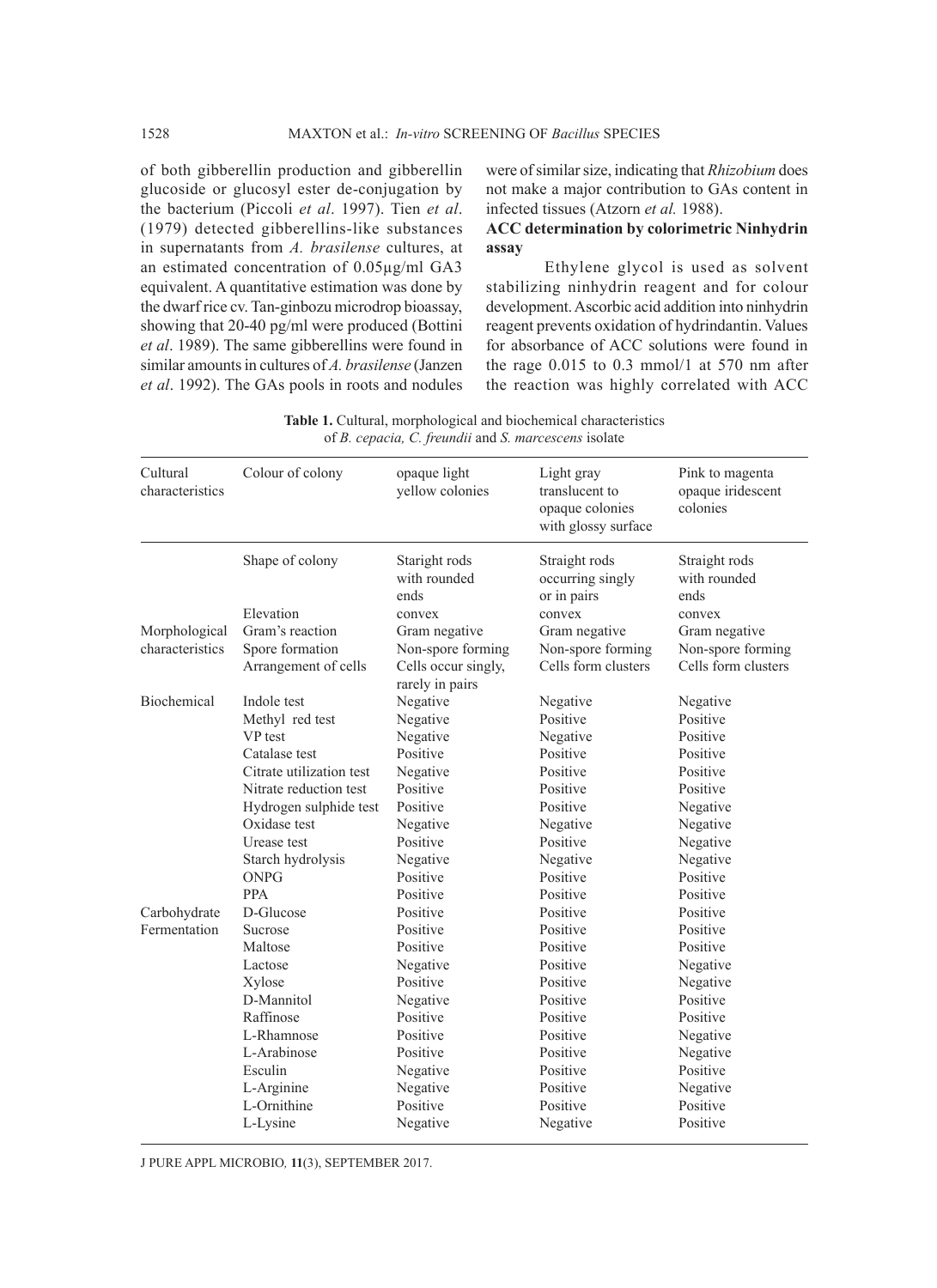concentrations ( $R^2 = 0.999$ ) and resulted in linear calibration curves by standard ninhydrin assay. Conc. of 0.05, 0.15 and 0.25 mmol/l was recorded for *S. marcescens, C. freundii and B. cepacia* respectively. The absorbance value of each ACC

working concentration at wavelength of 570 nm in the standard assay was related to previous results of *B. cepacia* (Li *et al.*, 2011) (Fig.2a). Research of Li *et al*. 2011 adds more functionality to the ninhydrin assay, although it does not accurately determine



**Fig. 3.** Plant growth promoting (a) Siderophore production (b) Phosphate solubilisation (c) Nitrogen fixation (d) HCN production (e) Ammonia production (f) Cellulase production (g) Chitinase production and (h) Lipase production test for (a) Control (b) *B. cepacia* (c) *S. marcescens* (d) *C. freundii*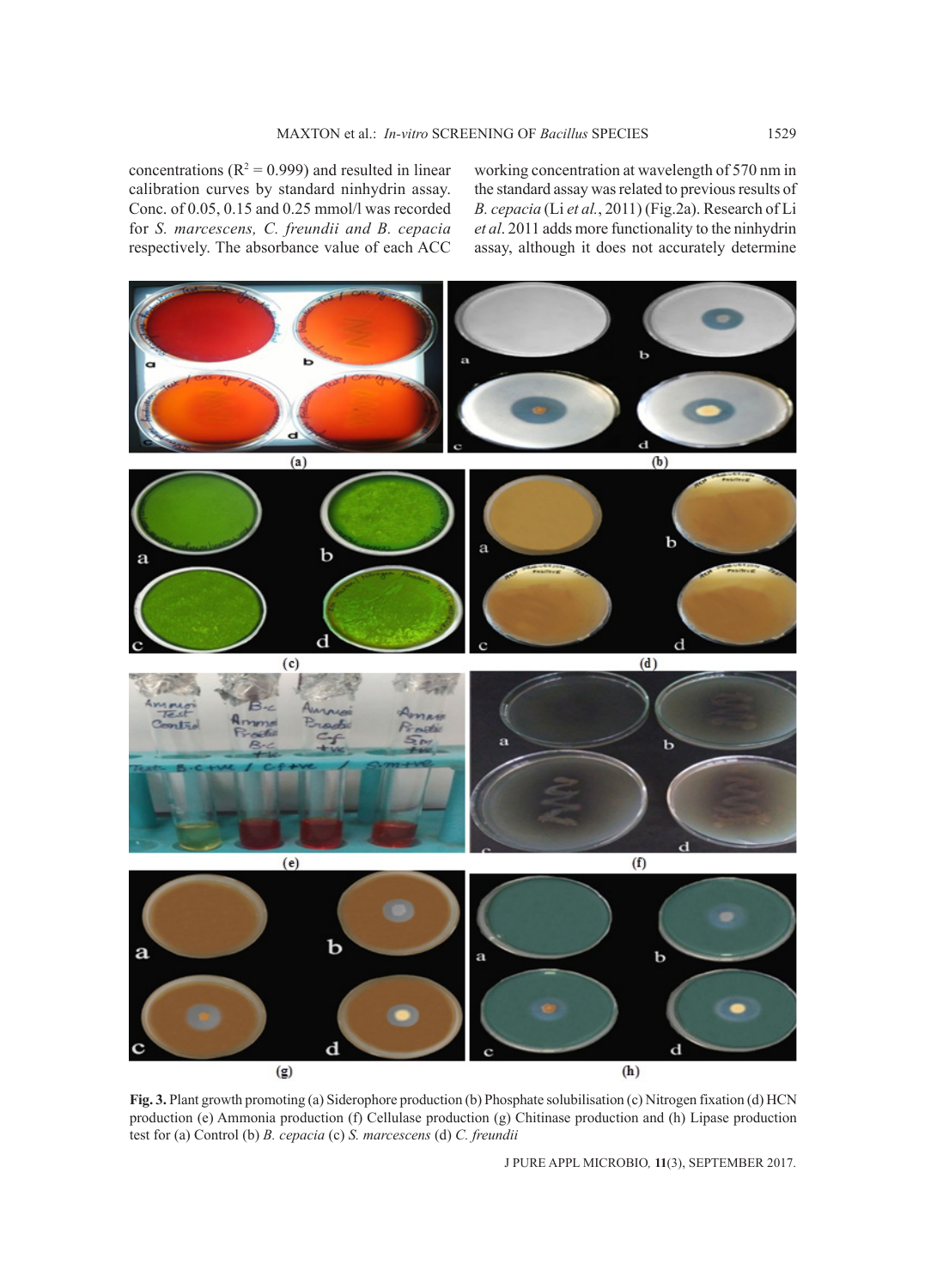PGPR ACC deaminase activity, but provides a screening method with a relatively short turnaround time. Determination of ACC concentrations in rhizobacterial isolate after certain incubation period in the DF-ACC medium, by both assays were statistically identical at the 0.05 confidence level. **Exopolysaccharide production test**

Isolates screened for EPS production under both no stressed conditions as well as under minimum water potential ("0.30 MPa). The strain *B.cepacia* produced maximum amount of EPS  $(3.18 \pm 0.02 \text{ mg/mg protein})$  under non-stressed condition, while and *S.marcescens* produced lesser amount of EPS  $(2.76 \pm 0.04 \text{ and } 2.01 \pm 0.3 \text{ mg})$ mg protein respectively). Under drought stress, *B. cepacia* was best isolate since produce (4.893±0.06 mg/mg protein) of EPS followed by *C.feurendii*  (4.23 ± 0.03 mg/mg protein) and *S.marcescens*  $(3.46\pm0.05 \text{ mg/mg protein})$  (Fig.2b).

Ali *et al.* (2014) conducted study on *Pseudomonas* isolates and found maximum 3.22 mg/mg protein EPS production (from Rdgp10 strain) while another strain (BriP15) produced 2.18 mg/mg protein EPS. Hartel and Alexander (1986) observed a significant correlation between the amount of EPS produced by cowpea *Bradyrhizobium* strains and desiccation tolerance. Glick *et al*. (1998) established that PGPB that have ACC deaminase activity help plants to withstand stress (biotic or abiotic) by reducing the level of the stress hormone ethylene through the activity of enzyme ACC deaminase, which hydrolyzes ACC into á-ketobutyrate and ammonia instead of ethylene.

#### **Antibiotic and Bio control efficiency of selected rhizobacterial isolates**

Different antibiotics discs were used to check the efficiency of selected isolates (Fig. 3) and found resistant against all except two for *C. freundii.* Zone were measured against selected antibiotics and recorded as gentamicin (12, 12, 7mm), ampicillin (9, 13, 11mm), erythomycin (10, 10, 3mm), kanamycin (14, 9, 11mm), tetracyclin (8, 10, 0mm), vancomycin (7, 18, 13 mm), and chloramphenicol (11, 11, 0) for *B. cepacia*, *S. marcascens* and *C. freundii* respectively.

Screening of our rhizobacterial isolates was performed to estimate their efficacy to inhibit bacterial strains viz. *E.coli* (26, 25, 27mm) and *S.aureus* (27, 26, 13mm) while for fungal pathogen

J PURE APPL MICROBIO*,* **11**(3), SEPTEMBER 2017.

i.e. *R.solani* (17, 15, 14mm) and *P.infestans* (25, 14, 9mm) against *B. cepacia*, *S. marcascens* and *C. freundii* respectively (Fig.4-6).

### **Isolation and sequence characterization of Rhizobacterial 16S rRNA gene**

Rhizobacterial genomic DNA was extracted and run on agarose gel with 1kb ladder. All three bacterial cultures showed genomic DNA size greater than 10kb size (Fig.7). Spectrophotometric analysis of samples was done to quantify rhizobacterial genomic DNA concentration and found 1.53 µg/ml for *Burkholderia cepacia***;** 1.38 µg/ml for *Serratia marcescens*; 1.35 µg/ml for *Citrobacter freundii*  . DNA from the above mentioned 03 Rhizobia strains were PCR amplified and found the size of 1424, 1487 and 1306 bp for *Burkholderia cepacia*; *Citrobacter freundii*; *Serratia marcescens*  respectively (Fig.7). All three amplified products were then sequenced for 16S rRNA at Applied Biosystems using the oligonucleotide primers i.e. 16S forward primer: 5'-CCGAATTCGTCGACAA CAGAGTTTGATCCTGGCTCAG-3' and 16S reverse primer: 5'-CCCGGGATCCAAGCTTACG GCTACCTTGTTACGACTT-3. After sequencing of all three bacterial isolates, sequences were submitted to DNA Database Bank of Japan (DDBJ), a collaborator of NCBI and obtained **accession number i.e. LC169488 , LC169489 and LC169490** for *Burkholderia cepacia*; *Serratia marcescens*; *Citrobacter freundii* respectively for all three isolates. Analysis of these three sequences by comparison with the sequences of GenBank database indicated that 26 strains were *Rhizobium leguminasarum* with > 99% identities with the type strain (i.e. 1398/1402 bp).



**Fig. 4.** Antibiotic sensitivity test (a) Control (b) *C. freundii* (c) *S. marcescens* (d) *B. cepacia*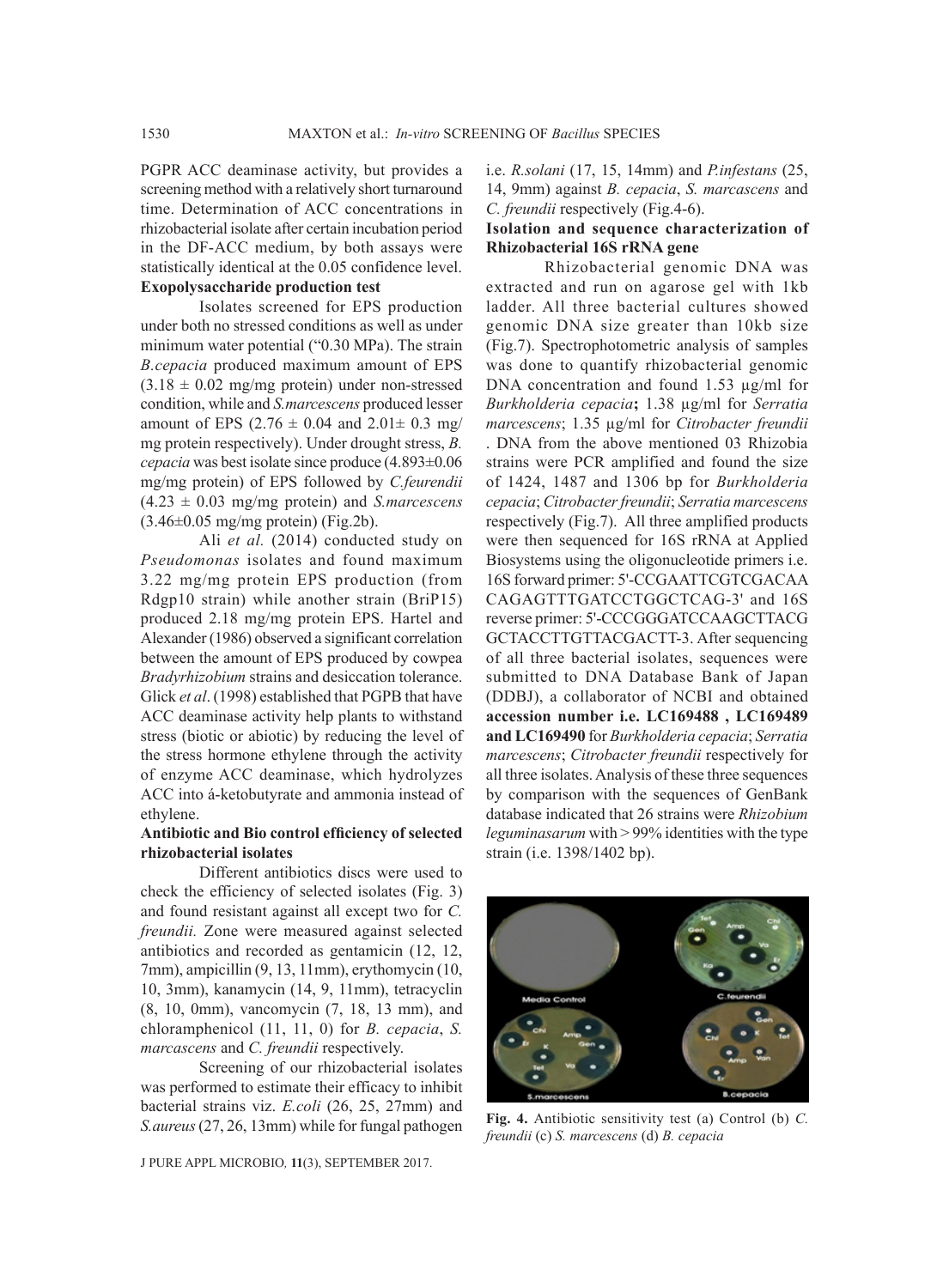PGPR that exhibit ACC deaminase enzymatic activity support plants to survive under stress (biotic or abiotic) by lowering stress ethylene concentration by hydrolyzing ACC (immediate precursor of ethylene) into  $\alpha$ -ketobutyrate and ammonia (Arshad *et al.* 2007). Variations in ACC deaminase enzymatic activity potential of the strains were noted in drought stress. In a previous research secretion of enzyme ACC deaminase by *Pseudomonas* strain SorgP4 was confirmed by *acdS* gene amplification using the same primer as reported earlier obtained a partial *acdS* gene from *Pseudomonas* isolate SorgP4 (Farajzadeh *et al*. 2010). *acdS* gene that codes for enzyme ACC deaminase has been earlier isolated from some rhizobacteria from rhizosphere of plant with or without abiotic stresses (Jha *et al*. 2009). Rhizobacteria capable of producing ACC deaminase are also known to posses potential to elevate growth of plants especially under stressed conditions such as flooding, heavy metals, high salinity and drought, thus *acdS* gene is a useful candidate gene for developing bio-inoculants to

manage abiotic stress in plants. (Ali *et al*. 2013)

Bacterial 16S rDNA sequences are generally considered as highly conserved (Woese 1987). Evolutionary or taxonomic relationships among bacteria and rhizobacteria are usually estimated through 16S rDNA sequence comparisons. According to the 16S rRNA sequences of our three rhizobacteria strains which exhibit ACC deaminase enzymatic activity, they are identified to be *Burkholderia cepacia*; *Serratia marcescens*; *Citrobacter freundii*.

Similar sequences generally code for similar structure; similar structure are considered to be associated in similar function. Therefore BLAST2 was performed to evaluate the association of ribosomal genes and growth promotion (Table 2) among these three species. In contrast to our notion of similar sequence to similar function, the sequences were found relatively divergent. Therefore, to search for more similar homologs of individual sequences, BLASTN was performed with an output value of 10.



**Fig. 5.** Antibacterial efficiency of rhizobacterial isolates against (a) *E. coli* and (b) *S.aureus*



**Fig. 6.** Antifungal efficacy of rhizobacterial isolates against *R. solani* and *P. infestans*



**Fig. 7.** PCR amplification for 16s rRNA gene of isolates (Lane 1: 1kb Ladder, Lane 2: *B. cepacia*, Lane 4: *S. marcescens*, Lane 5: *C. freundii)*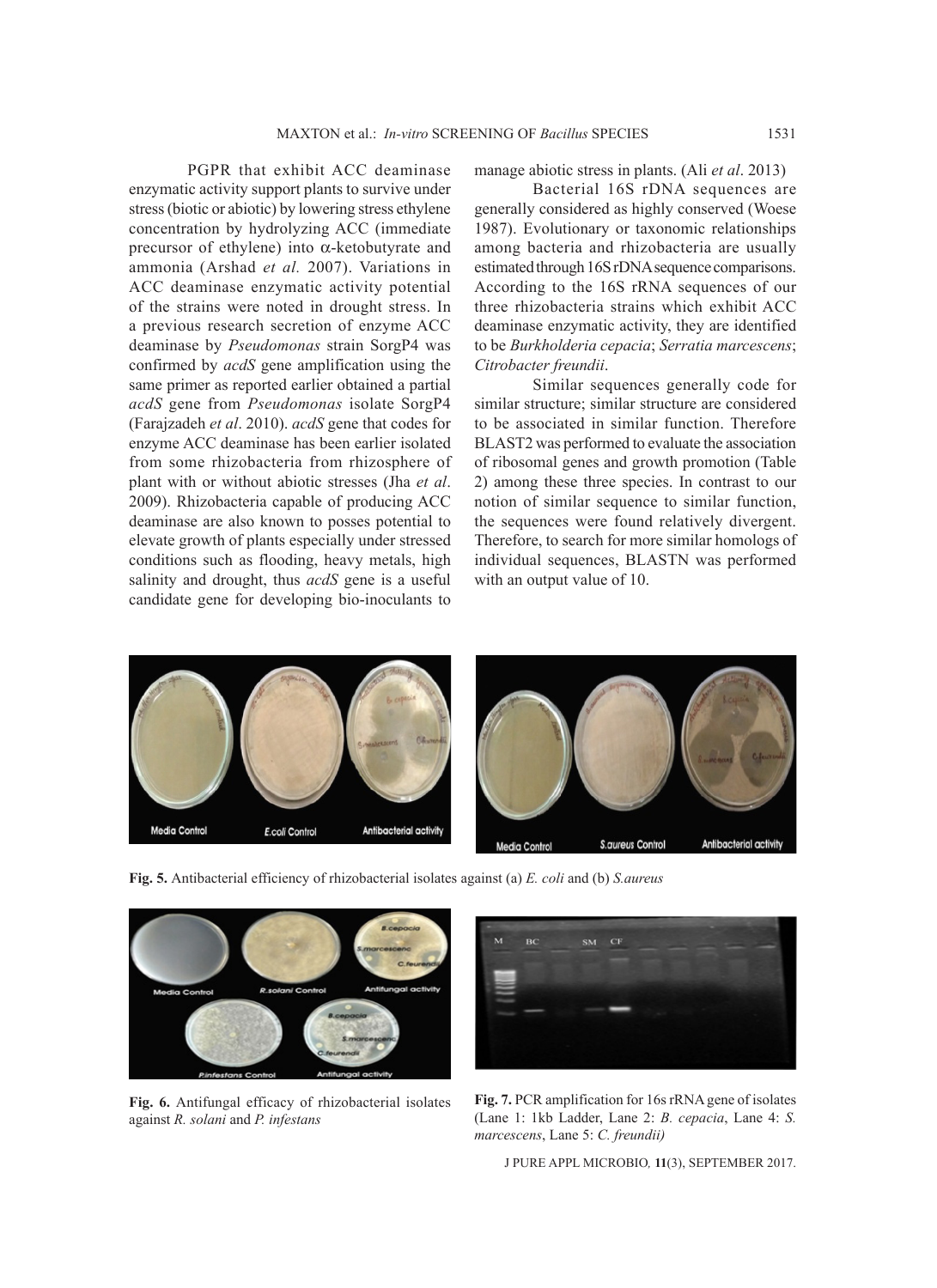| Query value $(\% )$<br>Identity $(\%)$ | B. cepacia | C. freundii | S. marcescens |  |
|----------------------------------------|------------|-------------|---------------|--|
| Burkholderia cepacia                   | 100        | 81          | 77            |  |
|                                        | 100        | 79          | 78            |  |
| Citrobacter freundii                   | 77         | 100         | 84            |  |
|                                        | 79         | 100         | 91            |  |
| Serratia marcescens                    | 85         | 96          | 100           |  |
|                                        | 78         | 91          | 100           |  |

**Table 2.** Homology based study for selected isolates

#### **CONCLUSION**

Three rhizobacterial strains were isolated from soil sample of mustard plant rhizosphere. These isolates were subjected morphological and biochemical characterization followed by screened for plant growth promoting efficiency using several biochemical tests like phosphate solubilization, siderophore production, ammonia production, nitrogen fixation along with confirmatory tests like ninhydrin production, gibberellic acid production and indole acetic acid production tests. Our isolates were also screened for their ability to perform biocontrol activity using some antagonistic tests like HCN, chitinase, cellulase and lipase production tests. Genomic DNA of all three cultures were isolated and amplified through PCR with suitable primers. PCR products were then sequenced for 16s RNA gene and results were successfully submitted to DDBJ/NCBI under allotted accession numbers and bioinformatics based phylogenetic analysis was done to estimated 16s RNA sequence similarities of our isolates with those in the database and their evolutionary relationship. Based on molecular characterization selected three rhizobacterial strains were identified as *Burkholderia cepacia, Serratia marcescens and Citrobacter freundii* and these isolates were found capable for plant growth promoting activity and possessed significant antagonistic efficacy. Antibiotic susceptibility profile of *B. cepacia, C. freundii* and *S. marcescens* against various antibiotics namely gentamicin, ampicillin, erythomycin, kanamycin, tetracyclin, vancomycin and chloramphenicol was recorded. The ultimate achievement of these inoculates will be to be use as bio fertilizers that are cost effective and do not hinder soil fertility unlike chemical fertilizers.

J PURE APPL MICROBIO*,* **11**(3), SEPTEMBER 2017.

Further research and understanding of mechanism of PGPR mediated phyto-stimulation would pave the way to find out more competent rhizobacterial strains which may work under diverse agroecological conditions.

#### **REFERENCES**

- 1. Afsharmanesh, H., Ahmadzadeh, M., Javan-Nikkhah, M., Behboud, K. Characterization of the antagonistic activity of a new indigenous strain of Pseudomonas fluorescens isolated from onion rhizosphere. *J. Plant Pathol.,* 2010; **92**: 187-194.
- 2. Ahemad, M., Khan, M. Effects of pesticides on plant growth promoting traits of Mesorhizobium strain MRC4. *J. Saudi Soc. Agri. Sci.,* 2010; **11**: 63-71.
- 3. Ali, S., Shya, V., Rao, L.V. Isolation characterization of drought-tolerant ACC deaminase exopolysaccharide- producing fluorescent *Pseudomonas* sp. *Ann. Microbiol*., 2013*;* **5**: 1-10.
- 4. Andrews, S., Robinson, A.. Rodriguez-Quinones. F. Bacterial iron homeostasis. *FEMS microbial. Rev*. 2003; **27**: 215-237.
- 5. Arshad, M., Frankenberger, W.T. Ethylene: Agricultural Sources and Applications. Kluwer Academic/Plenum Publishers, New York. 2002. pp 137-138.
- 6. Arshad, M., Saleem, M., Hussain, S. Perspectives of bacterial ACC-deaminase in phytoremediation. *Trends Biotechnol.,* 2007; **25**: 356-362.
- 7. Atzorn, R., Crozier, A., Wheeler, C., Sberg, G. Production of gibberellins indole-3- acetic acid by *Rhizobium phaseoli* in relation to nodulation of *Phaseolus vulgaris* roots. Plant, 1998; **175**: 532-538.
- 8. Belimov, A., Dodd, I., Hontzeas, N., Theobald, J., Safronova V., Davies, W. Rhizosphere bacteria containing 1-aminocyclopropane- 1-carboxylate deaminase increase yield of plants grown in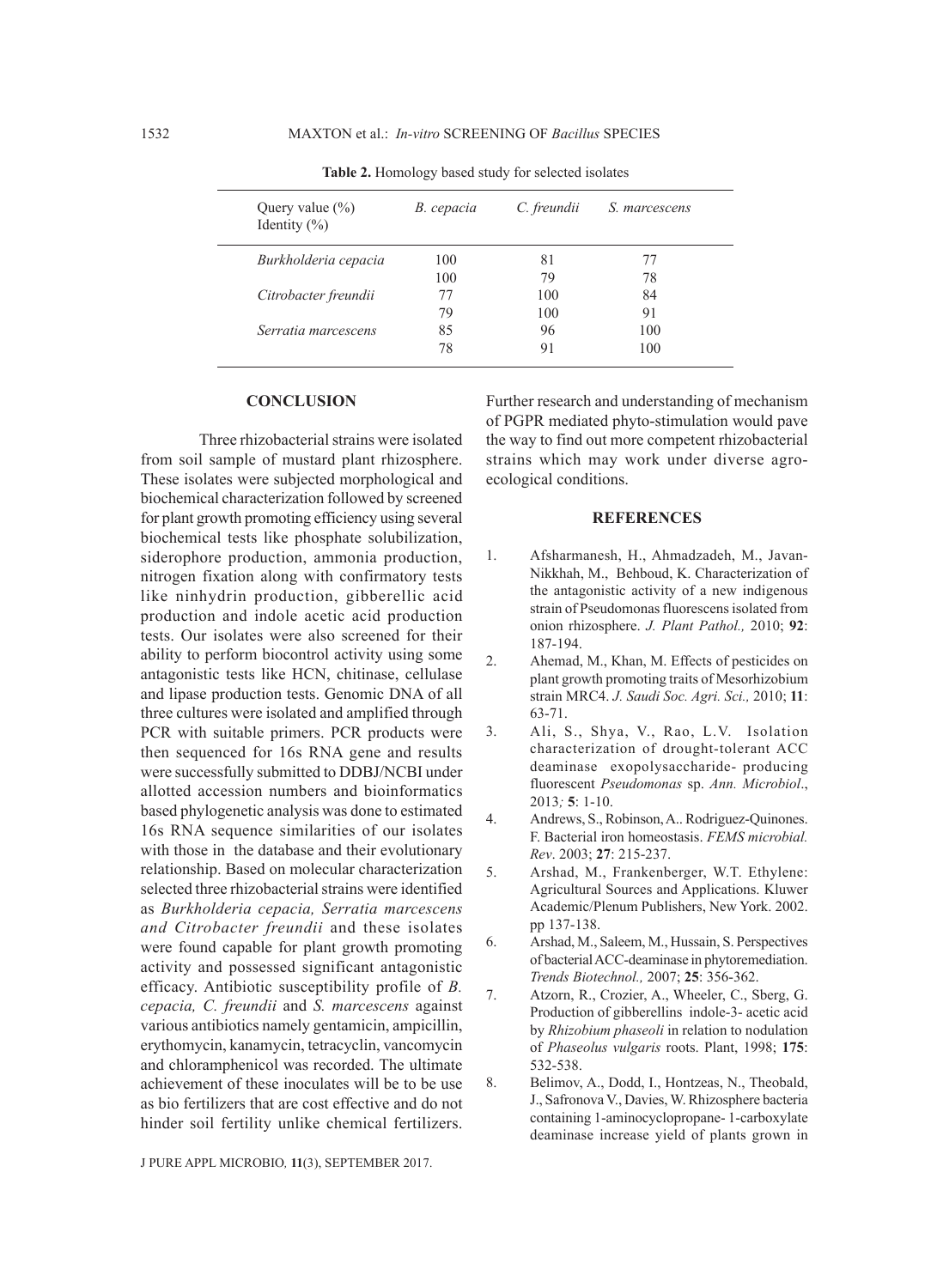drying soil via both local systemic hormone signalling. *New Phytol.,* 2009*;* **181**: 413–423.

- 9. Belimov, A., Safronova, V., Sergeyeva, T., Egorova, T., Matveyeva, V., Tsyganov, V., Borisov, A., Tikhonovich, I., Kluge, C., Preisfeld, A., Dietz, K., Stepanok, V. Characterization of plant growth promoting rhizobacteria isolated from polluted soils containing 1-aminocyclopropane-1-carboxylate deaminase. *Can. J. Microbiol.,* 2001; **47**: 642-652.
- 10. Berendsen, R, Pieterse, C., Bakker, P. The rhizosphere microbiome and plant health. *Trends Plant. Sci*., 2012; **17**: 478–486.
- 11. Bitas, V., Kim, H., Bennett, J., Kang, S. Sniffing on microbes: diverse roles of microbial volatile organic compounds in plant health. *Mol. Plant Microbe. Interact*. 2013; **26**: 835–843.
- 12. Bottini, R., Fulchieri, M., Pearce, D., Pharis, R. Identification of gibberellins A1 and A3 isolates A3 in cultures of *Azospirillum lipoferum*. *Plant Physiol.* 1989; **90**: 45-47.
- 13. Cartwright, D., Benson, D. Optimization of biological control of rhizoctonia stem rot of poinsettia by *Paecilomyces lilacenus* and *Pseudomonas cepacia*. *Plant Dis*. 1995; **79**: 309-313.
- 14. Cazorla, F., Romero, D., Pérez-García, A., Lugtenberg, B. de Vicente, A., Bloemberg, G. Isolation and characterization of antagonistic *Bacillus subtilis* strains from the avocado rhizoplane displaying biocontrol activity. *J. Appl. Microbiol*., 2007; **103**: 1950- 1959.
- 15. Conway, C., Sulzman, C., Raulston, B. Factors affecting detection probability of California black rails. *J. Wildlife Mgmt*., 2004; **62**: 360-370.
- 16. Crosa, J. Genetics and molecular biology of siderophore-mediated iron transport in bacteria. *Microbiol. Rev*., 1989; **53**: 517–530.
- 17. Decosta, D., Erabadupitiya, H. An integrated method to control postharvest diseases of banana using a member of the Burkholderia cepacia complex. *Posth. Biol. Technol*. 2005; **36**: 31–39.
- 18. Dubey, R., Maheshari, D. A Text book of Microbogy. S. Ch, India. 2010. pp187.
- 19. Dutta, S., Shome, A., Kar, T. Das, P. Counterion-Induced Modulation in the Antimicrobial Activity and Biocompatibility of Amphiphilic Hydrogelators: Influence of in-Situ-Synthesized Ag-Nanoparticle on the Bactericidal Property. *Langmuir.,* 2011*;* **27**: 5000-5008.
- 20. Farajzadeh, D., Aliasgharzad, N., Bashir, N., Yakhchali, B. Cloning characterization of a plasmid encoded ACC deaminase form indigenous *Pseudomonas fluorescens* FY32. *Curr. Microbiol.,* 2010; **61**: 37-43
- 21. Glick, B.R., Penrose, D., Li, J. A model for the lowering of plant ethylene concentrations by plant growth promoting bacteria. *J. Theor. Biol*.,1998 **190**: 63–68.
- 22. Glick, B.R., Pasternak, J.J. Molecular Biotechnology: Principles and Applications of Recombinant DNA. ASM Press. Michigan. 2003; pp 560
- 23. Guo, Y., Zheng, H., Yang, Y., Wang, H. Characterization of *Pseudomonas corrugate* strain P94 isolated from soil in Beijing as a potential biocontrol agent, *Curr. Microbiol*., 2007; **55**: 247-253.
- 24. Hernandez, G., Tetweiler, G., Miron, M., Lasko, P., Sonenberg, N. Mextli, a novel eIF4E-binding protein from Drosophila. *A. Dros. Res. Conf*., 2008; **49**: 37-42.
- 25. Hiltner, L. Uber neuere Erfahrungen und Probleme auf dem Gebiete der Bodenbakteriologie unter bessonderer Berucksichtigung der Gr¨undung und Brache. *Arb. Dtsch. Lwirtsch. Ges. Berl.,*  1904; **98**: 59–78.
- 26. Holt, J.G., Krieng, N., Sneath, P., Staley, J., Williams, S.T. Bergey's Manual of Determinative Bacteriology. (9nd ed.). Baltimore., 1994.
- 27. Janzen, R., Rood, S., Dormaar, J., McGill, W. *Azospirillum brasilense* produces gibberellin in pure culture on chemical-defined medium in co-culture on straw. *Soil Biol. Biochem*., 1992; **24**: 1061-1064.
- 28. Jha, B., Pragash, M., Cletus, J., Raman, G., Sakthivel, N. Simultaneous phosphate solubilization potential antifungal activity of new fluorescent pseudomonad strains, *Pseudomonas aeruginosa*, *P. plecoglossicida P. Mosselii*. *World J. Microbiol. Biotecno*l., 2009; **25**: 573–581.
- 29. Jiang, F., Chen, L., Belimov, A., Shaposhnikov, A., Gong, F., Meng, X., Hartung, W., Jeschke, D., Davies, W., Dodd, I. Multiple impacts of the plant growth-promoting rhizobacterium *Variovorax paradoxus* 5C-2 on nutrient ABA relations of *Pisum sativum*. *J. Exp. Bot*., 2012; **63**: 6421–6430.
- 30. Kloepper, J., Leong, J., Teintze,M., Schroth, M. Enhancing plant growth by siderophores produced by plant growth-promoting rhizobacteria. Nature., 1980a; **286**: 885–886.
- 31. Kloepper, J., Leong, J., Teintze, M., Schroth, M. *Pseudomonas* siderophores: A mechanism explaining disease-suppressive soils. *Curr Microbiol*., 1980b; **4**: 317–320.
- 32. Kloepper,J., Schroth, M. Plant growthpromoting rhizobacteria on radishes. In: Proceeding of the 4th International Conference on Plant Pathogenic Bacteria. Vol. II Station de Pathologie Vegetale et